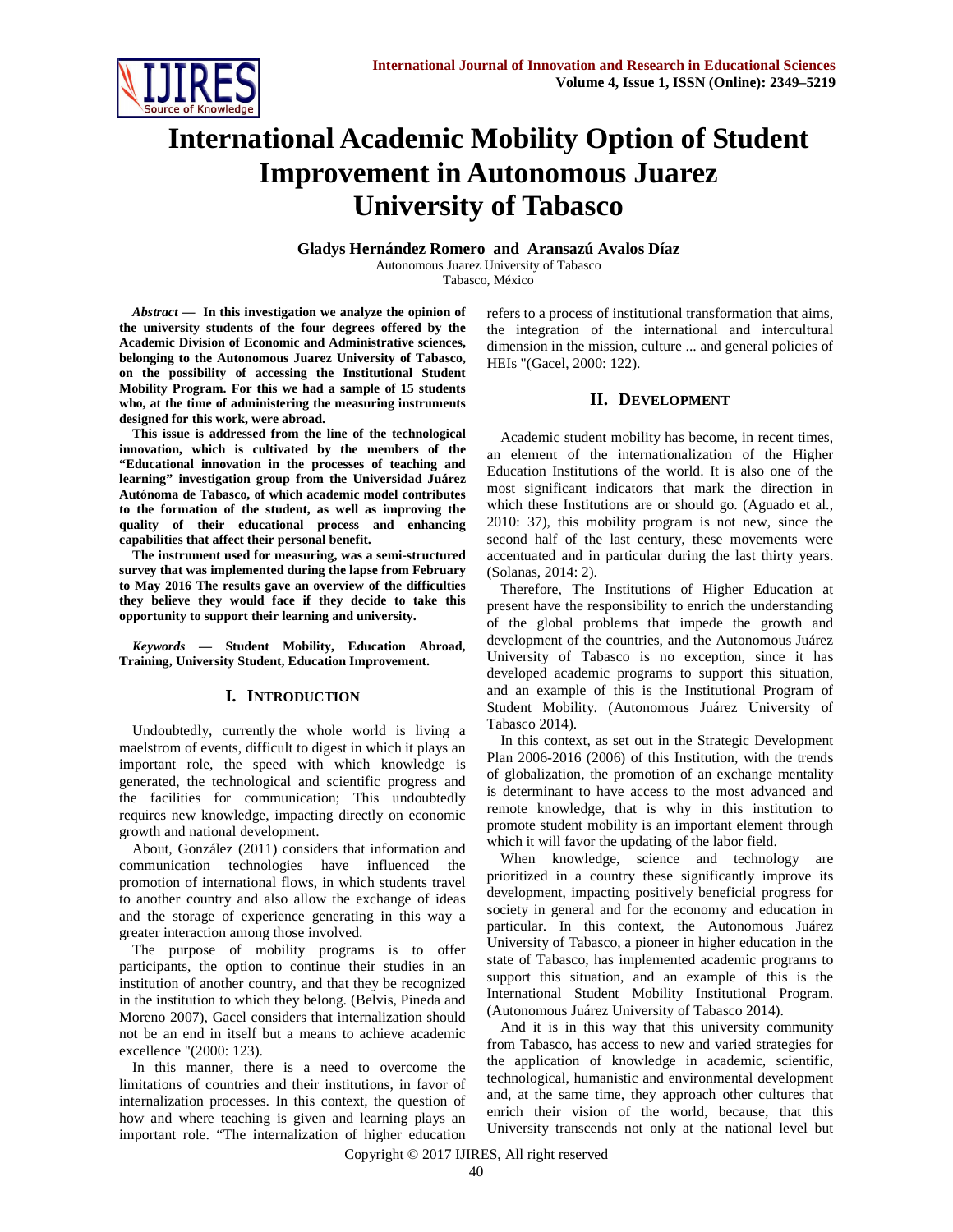

also at the international level is a goal (Autonomous Juárez University of Tabasco 2014), for those who are involved in their destination.

This institution of higher education is located in the capital of the Mexican state of Tabasco, located 800 kilometers from the capital of the country.

Autonomous Juárez University of Tabasco.

The state of Tabasco, represents 1.3% of the total territory of the country, with an area of 24 thousand 731 square kilometers, ranking in the twenty-fourth national place by extension. The greater part of Tabasco's territory extends on the coastal plain of the Gulf of Mexico, and it is precisely in this territory where the Autonomous Juárez University of Tabasco is located.

This, as a public institution of higher education, has the mission of contributing significantly to the transformation of society and the development of the country, with particular interest in the State of Tabasco, through the solid and integral training of professionals capable of acquiring, generating, disseminating and applying scientific, technological and humanistic knowledge, with ethics and responsibility to be better individuals and citizens.

Located in the south-east of the Mexican Republic, it is constantly improving, committed to the society it serves and sustained in its institutional autonomy and academic freedom, makes remarkable efforts to expand access to young people and ensure the quality of their services and the products of their academic work.

It has twelve Academic Divisions located all throughout the territory of Tabasco, is in one of them, in the Academic Division of Economic and Administrative Sciences in which this work was carried out.

Institutional Program of International Student Mobility.

The international mobility of university students is one of the main aspects of the modality of the qualified students, and at the same time, the most notorious facet of the processes of internalization of the higher education. (Luchilo 2006).

The Autonomous Juárez University of Tabasco always in the vanguard of science and technology, and aware that the new realities originated by globalization must be approached by agents possessing a vision of the future, fosters in its students an innovative attitude that allows them to acquire and develop capacities to face the challenges To be presented. (Autonomous Juárez University of Tabasco 2014).

For this, The university links with institutions of international prestige, offering the student community access to new and varied opportunities for improvement, bringing it closer to other cultures, thus enriching its vision of the world, to this end, agreements have been extended to promote mobility and academic exchange. Proof of this is the Institutional Program for International Student Mobility.

This program is born from the need to strengthen the professional profile of university students, aiming at raising the quality of academic training and international competitiveness by promoting diversity and strengthening intercultural understanding.

It consists of the exchange of students with other Institutions of international higher education, to attend a school cycle with revalidation of credits at the end of their school term, having to take the last academic year of his degree in the institution of which he is a student, that is, the University of Tabasco.

In the same way, this program allows the reception of students from other institutions of higher education who are interested in attending a school year in this alma mater. It is of vital importance that "... guarantee the person who makes the modality, that they will be recognized their studies in the country that receives it and that, on the return, the activities carried out abroad will also be accredited. " (Rodríguez, 2011: 103).

All the students of the degrees offered at this University can participate in this program, having as a requirement is to be a regular student, not to owe subjects, have a minimum average of 8.5 and a curricular advance of at least 45%. Also have a valid passport.

This program has agreements with more than 40 universities, and also offers scholarships of economic support. It is important to note that the exchange and mobility program between Ibero-American universities was born in 1999, as an initiative of the IEO. (Jaén and Madarro 2004).

In order to encourage the participation of university students in this program, in 2014 it was carried out extensive promotion through lectures in the classroom and it spread through the printed and electronic media, in addition to sending the corresponding information, invitations and convocations to the teachers and presidents of academies.

Larrea and Astur (2011) consider that increasing student mobility at the undergraduate level is a goal for university systems since this mobility constitutes a vehicle for inter institutional cooperation.

Academic Division of Economic and Administrative **Sciences** 

Located within the culture zone, in the city of Villahermosa, capital of the state of Tabasco, this Academic Division (one of the eleven that make up the most important university in the state), has the mission of being a higher education unit that Sustains its strength in the generation and application of knowledge for the integral formation of quality professionals in the administrative economic areas capable of analyzing problems and promoting solutions that society demands.

It has four degrees, Public Accounting (created in 1961, 55 years ago), Administration (founded in 1976), Commercial Relations (it begins its functions in 1977), that from 2011 gives way to Marketing, and Economics (established in 1985).

It is currently taught four master's degrees: Administration, Sciences in Regional Development Management, Accountancy, Public Management and Government, and a doctorate in Educational Administration.

The degree in Marketing seeks to train professionals capable of designing innovative marketing, marketing, promotion and sales strategies, as well as researching the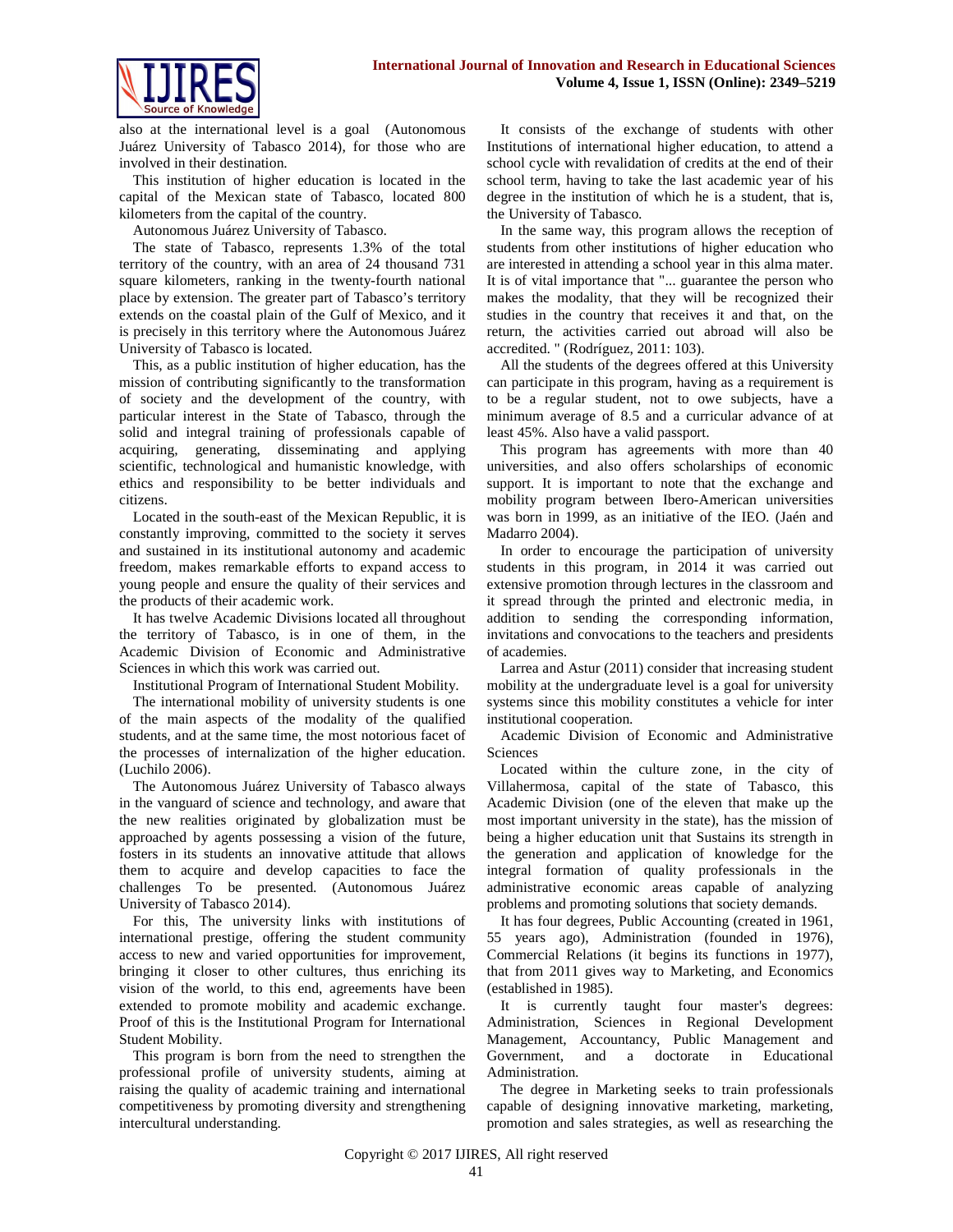

markets and identifying opportunities for the development of traditional and electronic businesses in local, national and international contexts.

Its mission is to train Marketing professionals competent in the research and development of markets for the design and marketing of products and services that favor the regional, national and international exchange, through promotional campaigns and value-added marketing strategies under a framework of continuous improvement, sustainability, ethical values, entrepreneurship, leadership and social responsibility in a globalized environment.

Its vision is to be an educational program with regional, national and international recognition in the training of Marketing professionals; With academic quality, competent in the commercialization of goods, services and elaboration of projects related to the productive and social sectors, through ethical practices and a high sense of responsibility.

The degree in Accounting has the mission to train committed professionals with the development of society vis-a-vis the globalized environment in the accounting field, financial tax and administrative, under educational approaches of quality, vanguard and sustainability; Generators and applicators of knowledge, creative, with competitive spirits, entrepreneurs, leadership and endowed with values.

While the degree in Management's mission is to train professionals capable to develop innovations and interpret economic, social, political, cultural, environmental and technological trends that have a direct impact on the quality of organisms.

## **III. METHODOLOGY**

The investigation that concerns us, was carried out at the Autonomous Juárez University of Tabasco, Public institution that imparts studies of bachelor's, master's and doctorate in its Academic divisions, and it is precisely in one of them, the Academic Division of Economic and Administrative Sciences which was carried out this work. The empirical study was based on an intentional or convenience sample of 15 students out of a total of 32, who at the time of administering the questionnaires had just returned from their stay abroad.

The criteria for determining the sample was based on random choice of 15 participants regardless of age, gender or marital status. The instrument used for the measurement was a semi-structured questionnaire and applied during the months of February to May 2015 and consisted of eight questions. The data provided served as the basis for the writing of the paper that is presented.

#### **IV. ANALYSIS OF RESULTS AND DISCUSSION**

When participants in this study were asked about whether his parents had influenced for what they decided to go international mobility, 13% (2 students) stated that indeed, their parents had influenced their decision, against 40% (6 students) who noted that their parents were kept out of this decision.

Sixty percent (60%) of the participants in this study report that their parents supported it morally in their decision, while the parents of 7% stayed on the side lines. To the question about If influenced the prestige of the receiving University to decide to go of mobility, 14% responded negatively to this question, against 60% who answered affirmatively.

The total number of interviewees admitted to having chosen the country to which they would be moving. 73% say that the country was their first choice, against 14% who said that it was not. This response contrasts with the previous one in which the total of participants responded by choosing the country.

Kreimer (2007) points out that international dimensions have been a constitutive element in shaping research traditions, as day by day more students are able to take advantage of this opportunity.

The truth is, according to Rama (2009) that indeed, one of the dominant characteristics of higher education on a global scale is the increasing internalization of its dynamics, institutions, students, programs, curriculum and teachers. To the total of the students participating in this study, he liked to have known another country.

When they were questioned whether they considered teachers of the receiving institution are better trained than those of your institution, 47% said yes, (27% strongly agree, 20% agree), against 53% who think otherwise. The teachers of the Institution of origin must be also aware of what happens to their students abroad during this period. (Rocha, Amador and Álvarez, 2015: 12).

Haug (2010) points out that this vision of the university as a community of scholars in permanent harmony with their peers in other centers of knowledge, remains in force in the modern university.

The total of those who participated voluntarily in this work, considered that having been in a higher education institution outside of Mexico, increased the quality of their academic training.

Jaen and Madarro (2004), point out that one of the characteristics of mobility is reciprocity, that is, agreement between institutions must be symmetrical and must contemplate the same rights and duties for the students themselves as for the visitors, in addition to the Same obligations.

For Ariño, Soler and Llopis "University student mobility is a growing, asymmetric phenomenon ... which is undergoing a major redistribution by countries ...." (2014: 145)

Those who participated in this study, considered to have obtained benefits in their academic training, is that as Larrea and Astur (2011) point out, when the university returns to its university, there exists in it a critical mass of accumulated experiences.

#### **V. CONCLUSIONS**

Undoubtedly, The impact that this program is causing among students who already participated in the degrees in Administration, Public Accounting and Marketing is